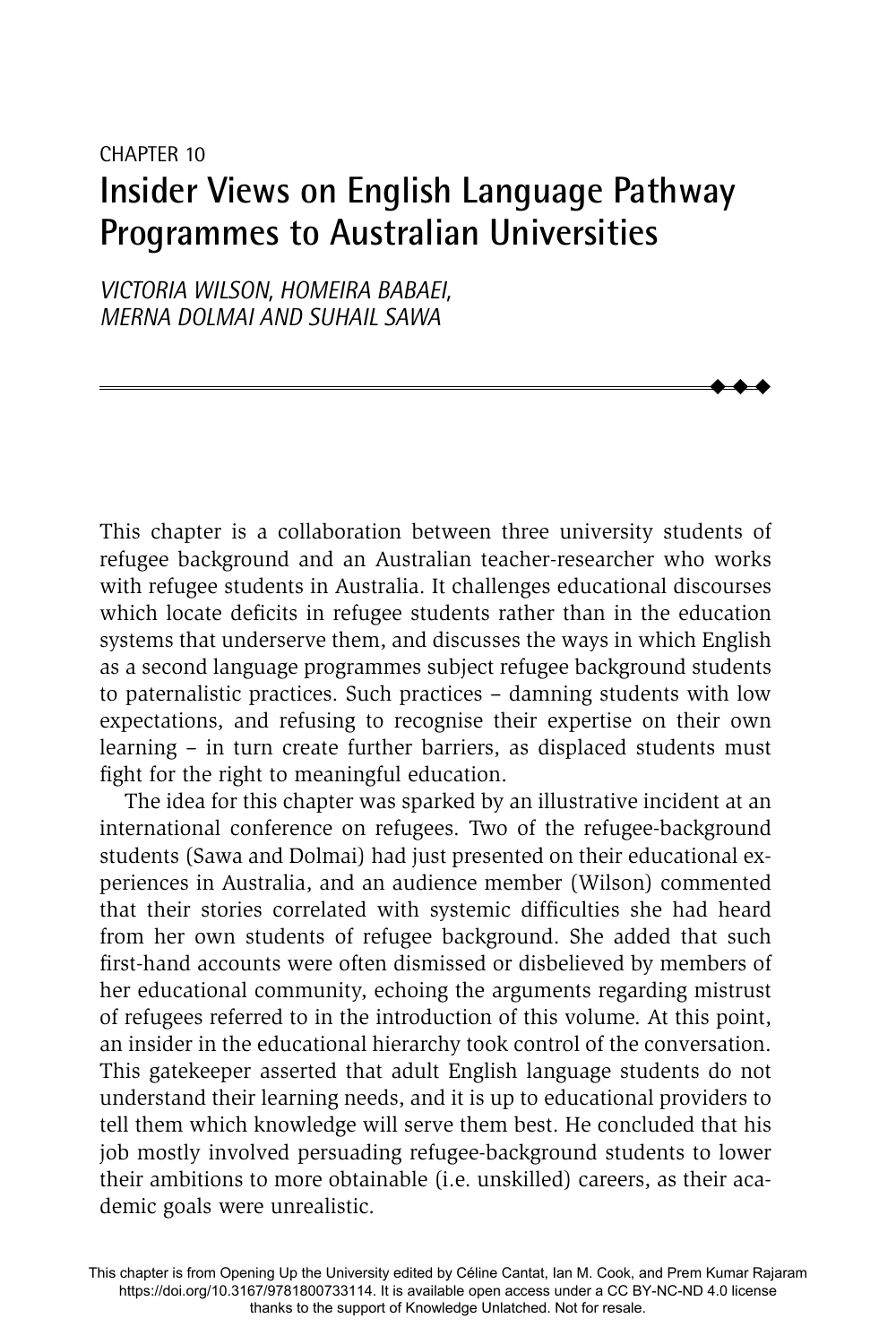The encounter described above encapsulates the experiences of all the co-authors. All four have had our voices silenced, suppressed and delegitimised, either as students of a refugee background (Babaei, Dolmai and Sawa) or as an educator and ally of refugee students working in the neoliberal higher education sector of Australia (Wilson). Therefore, a primary purpose of this chapter is to legitimise and promote the perspectives of refugee-background adult students regarding their learning experiences and academic capacities. We aim to achieve this by:

- positioning refugee-background students as co-authors, rather than simply as research objects;
- foregrounding the lived experience of the co-authors from refugee backgrounds about their educational experiences in Australia and the systemic barriers they faced; and
- contextualising and validating their perspectives by reference to current research literature.

We begin with first-person accounts of three of the co-authors' transitions to university, or in two of those cases, the transition *back* to university. These accounts challenge three popular distortions about refugee-background students in Australia:

- 1. that they are a monolithic group who, as a whole, do not have sufficient educational backgrounds for university, and therefore should lower their expectations for tertiary study;
- 2. that refugees largely seek tertiary education as a means to fulfil familial expectations and boost personal status; and
- 3. that the capacities of post-school-age refugees to learn English are limited by their own deficits or past misfortunes, rather than by systemic barriers faced by adult English education for refugees and migrants in Australia.

The narratives presented below also emphasise the crucial role that English language plays in the lives of refugee-background students as a means to exercise agency, participate in society, and to build meaningful careers that meet their aspirations and abilities.

# **Provision of English as a Second Language Education to Refugees in Australia**

Learning language is very important for everybody. It is the key to every locked door, especially for young people who were at university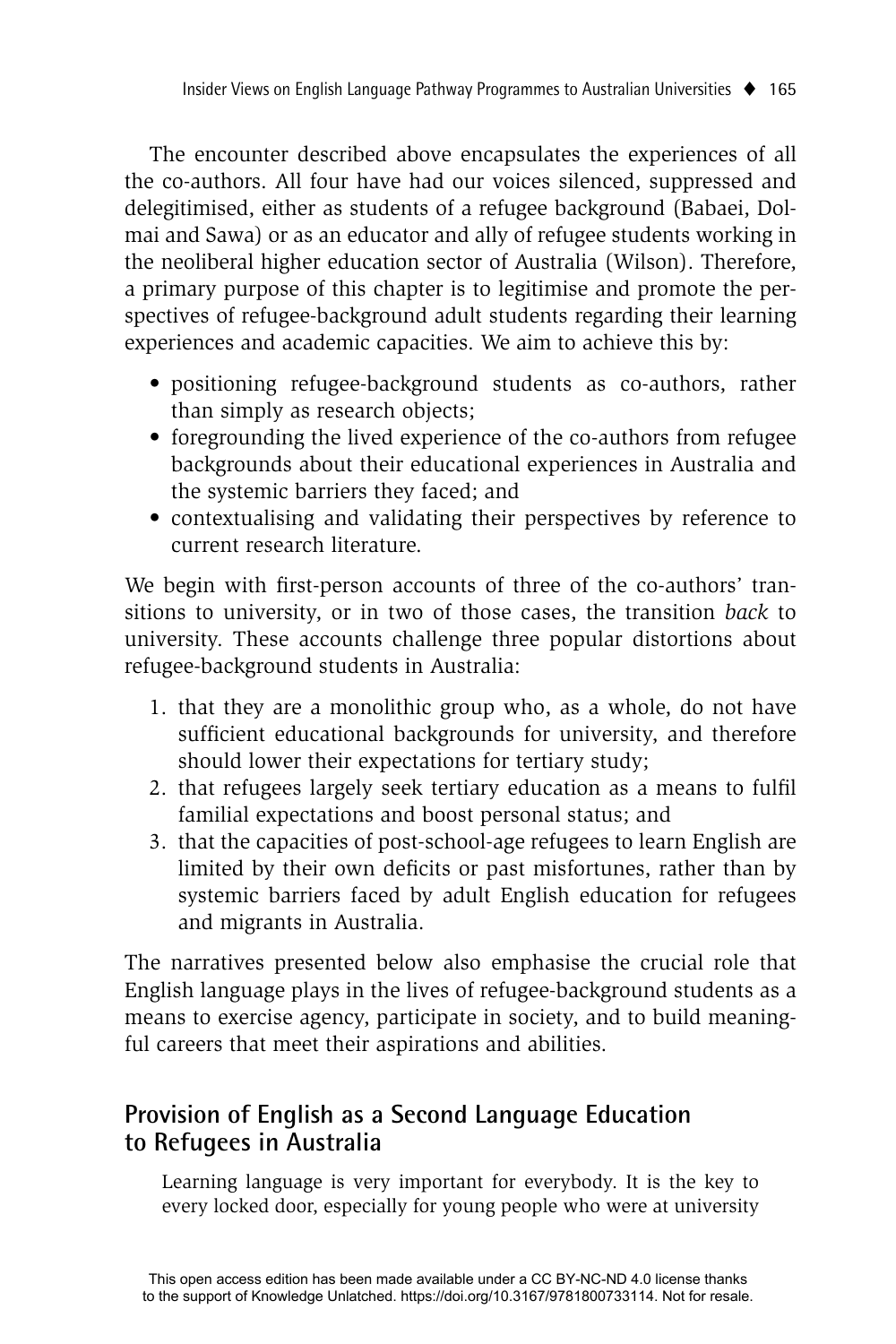before they arrived in Australia. English opens the doors to study at university and to find better work opportunities. This is what young motivated people want to do. Learning the language makes you a stable and strong person. No language means you are like a deaf, blind person. (Merna)

If you want to survive, you have to learn English. (Homeira)

Voice, the silencing of voices, and who has the legitimacy to be heard, are both the key drivers and themes of this chapter. In an anglophone country such as Australia, voice is also inextricably linked to access to English. For newcomers, mastery of the English language is the key to education, employability, and to social and cultural capital. It is also required for integration and acceptance within the broader community, without which people of refugee backgrounds 'risk leading isolated, thwarted lives, while social cohesion and public support for migration risks being undermined' (Scanlon Institute for Applied Social Cohesion Research [SIASCR] 2019: 10). To deny meaningful English language education to refugees is to further silence their voices. However, achieving the required level of competency in English is also the largest challenge for students from refugee backgrounds (Harvey et al. 2018).

The Australian government provides free English tuition to postschool-age immigrants and refugees via the Australian Migrant English Program (AMEP). This tuition is delivered by public and private vocational colleges, depending on the state. When AMEP was first established in 1948 – and for decades afterwards – its prime goal was settlement of immigrants and refugees (SIASCR 2019). At its peak, AMEP was considered a worldwide 'exemplar' in English language provision (Moore 2001).

However, with economic rationalism taking over the Australian political landscape in the 1990s, the focus of AMEP changed from settlement to employment (SIASCR 2019). Since 1997, AMEP contracts have been put out to tender, resulting in less stability and coherence, and lower quality as providers compete to provide the most cost-efficient programme (Baker, Due and Rose 2019; SIASCR 2019). Further, in recent years a succession of new business models for AMEP has been introduced, increasing audit and compliance requirements at the expense of pedagogy (Baker, Due and Rose 2019; SIASCR 2019). The result of these combined measures is that AMEP has become increasingly generic, class sizes have increased, less qualified teachers are employed and curriculum standards have been lowered (Michell 2016; SIASCR 2019). In addition, due to attempts to conflate AMEP with vo-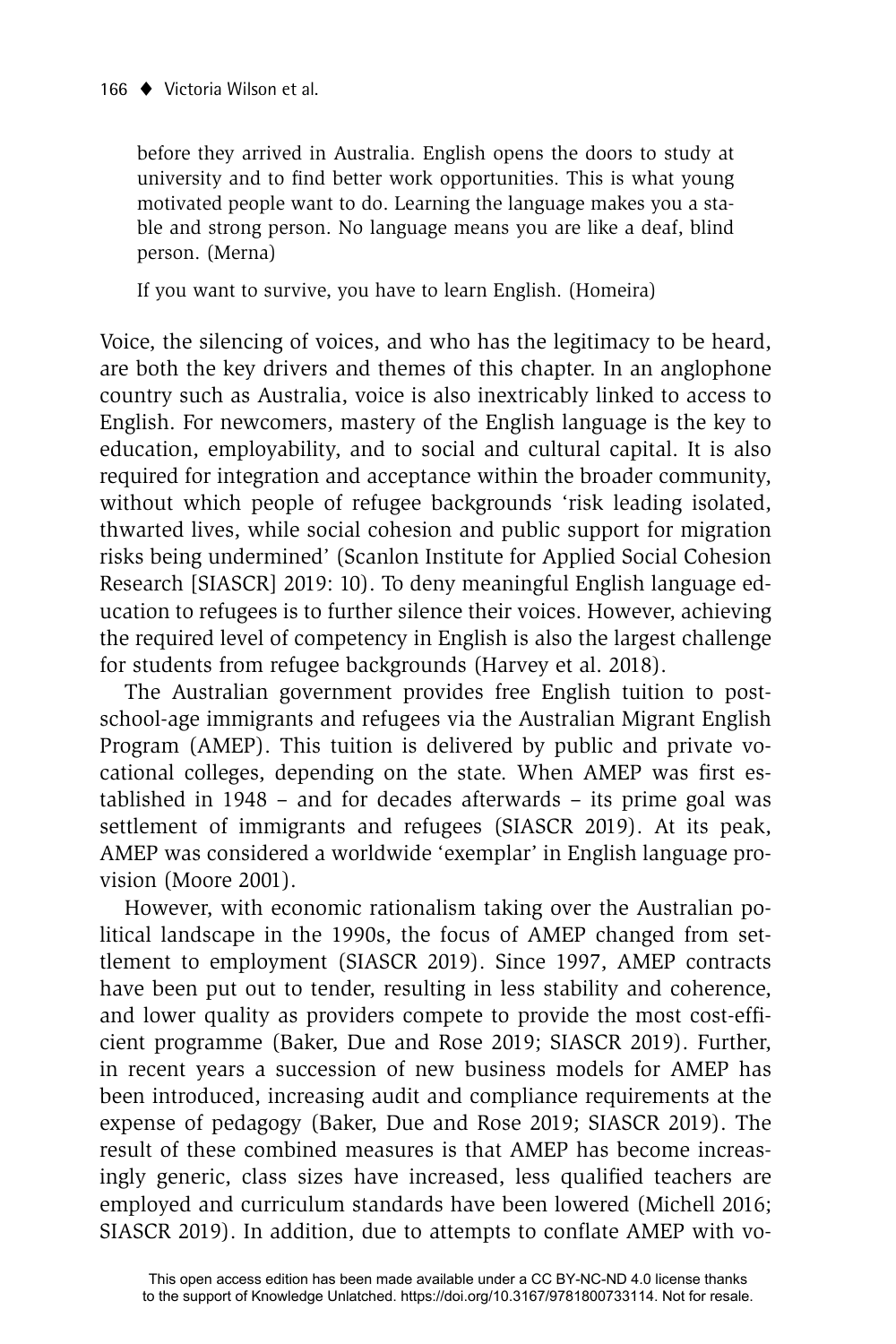cational training programmes, assessments are no longer tied to English language proficiency, but to an 'inappropriate', invalid and unreliable measurement of employment-focused 'core skills' (Australian Council of TESOL Associations [ACTA] 2018).

Until August 2020, when changes to hours and eligibility were announced, only refugees and immigrants 'with less than functional English' were eligible for the 510 free hours of English classes provided by AMEP (ACTA 2016: 3). This arbitrary number of hours has led to various problems. The specific calculation of 510 hours 'has *no* theoretical, research or administrative validity' and was determined because the '10 on the end sounded really quite scientific. 500 would have looked just a bit too neat' (ACTA 2019: 9). However, data indicates that for students who arrive in Australia with no English, AMEP does not equip them with functional English in 510 hours. In fact, 'a mere seven per cent of migrants and refugees who studied in the AMEP each year achieved functional English as a result, according to the latest available figures, from 2015' (SIASCR 2019: 10).

In August 2020, the Australian government announced that AMEP hours would be uncapped and that the programme would be extended to a vocational level (IELTS 5.5 or equivalent) (Australian Government Department of Home Affairs 2020). However, it is not clear whether these developments will resolve other problems within AMEP. After all, as the relevant government minister admitted, 'currently people only complete about 300 hours of the 510 available' (Tudge 2020: para. 8). This strongly suggests that the quality of the programme, not the number of hours, is its fundamental flaw.

Over the six years that she has been teaching refugee-background students, one of the authors has heard from hundreds of former AMEP students that they were just 'wasting time' while in the programme. They have repeatedly told of being treated like incapable children, not worthy of high expectations. In this respect, AMEP runs the risk of what has been called in the Canadian context 'compassionate repression', that is, treating refugees 'in dehumanizing or patronizing ways as "victims" and "helpless people" who just need "bare life" necessities to survive' (Shakya et al. 2010: 74).

Unfortunately, studying the language wasn't very helpful for me, because I was placed in a lower language level, when I felt I should have been placed in a higher level. The language school didn't acknowledge my previous education, and made me feel like I wasn't capable. I was disappointed and felt like I was wasting my time. Some of the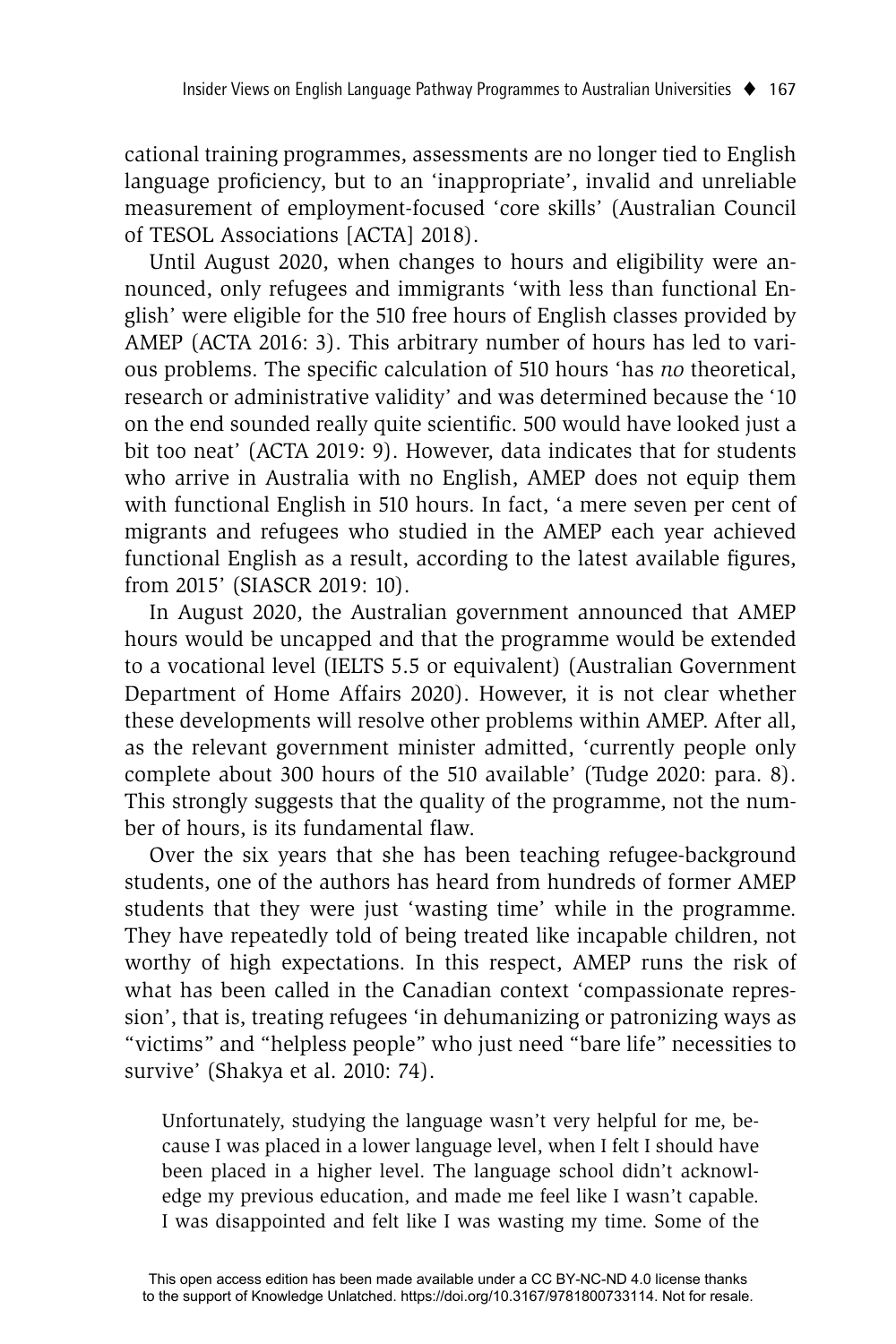teachers were very helpful, but I don't think the English classes prepared me for university life in Australia, so starting uni here has been very hard for me. (Merna)

All of the students were together in one place, all of the different levels, and we had only one teacher. She couldn't teach us because we were a lot for one person. There were 25 to 30 from different levels. The teachers, I think, didn't have any choice because they just tell them to go and teach. But they couldn't control all of the people so sometimes they were just standing and looking at us.

 Every morning they just told us to sit in a circle and when we sat, they threw a ball to us and said 'now introduce yourself', every single day. When we started at 8:45, it went until 10:00, because there were so many people. We had to introduce ourselves and we had to wait for others to introduce themselves. Every day. It was really a funny thing because we didn't need to introduce ourselves every single morning. In the afternoon they took us outside and they gave us the ball and they said, 'You can play now. Go and play soccer'. Sometimes they just gave us a pencil and said, 'Draw whatever you want'. We did that maybe twice a week. In the afternoon they gave us 30 minutes and they said 'Read!' but I couldn't read English. I knew the alphabet but that's all. My experience was really terrible. At that time, if I want to be honest, my boyfriend was beside me [after class] and he knew English and he helped me a lot. (Homeira)

Despite dedicated teachers, AMEP fails to deliver. This is due to a system that is focused on compliance at the expense of quality, and an assessment framework that is wholly unsuited to the teaching of English as an additional language (ACTA 2019). Furthermore, 'class sizes and groupings are grossly dysfunctional for teaching English' (ACTA 2019: 7). Coupled with regulatory requirements for constant attendance monitoring and a 'fragmented' curriculum (5) in which 'content is irrelevant' (11), 'continuity and coherence in teaching is impossible' (7). In addition, students are 'continuously admitted to classes' throughout the term (7). As a result, AMEP teachers report that they are left with no alternative but to employ 'the holding pen method of teaching' (7).

Until changes were announced in August 2020, there was an added quandary for the 7 per cent of students who managed to acquire 'functional English' at AMEP or those who entered Australia with higher levels of English. They were considered to have too much English for AMEP, but not enough to enter the workforce or courses in further and higher education. So-called 'functional English is generally regarded as well below the level required in most workplaces and [vocational]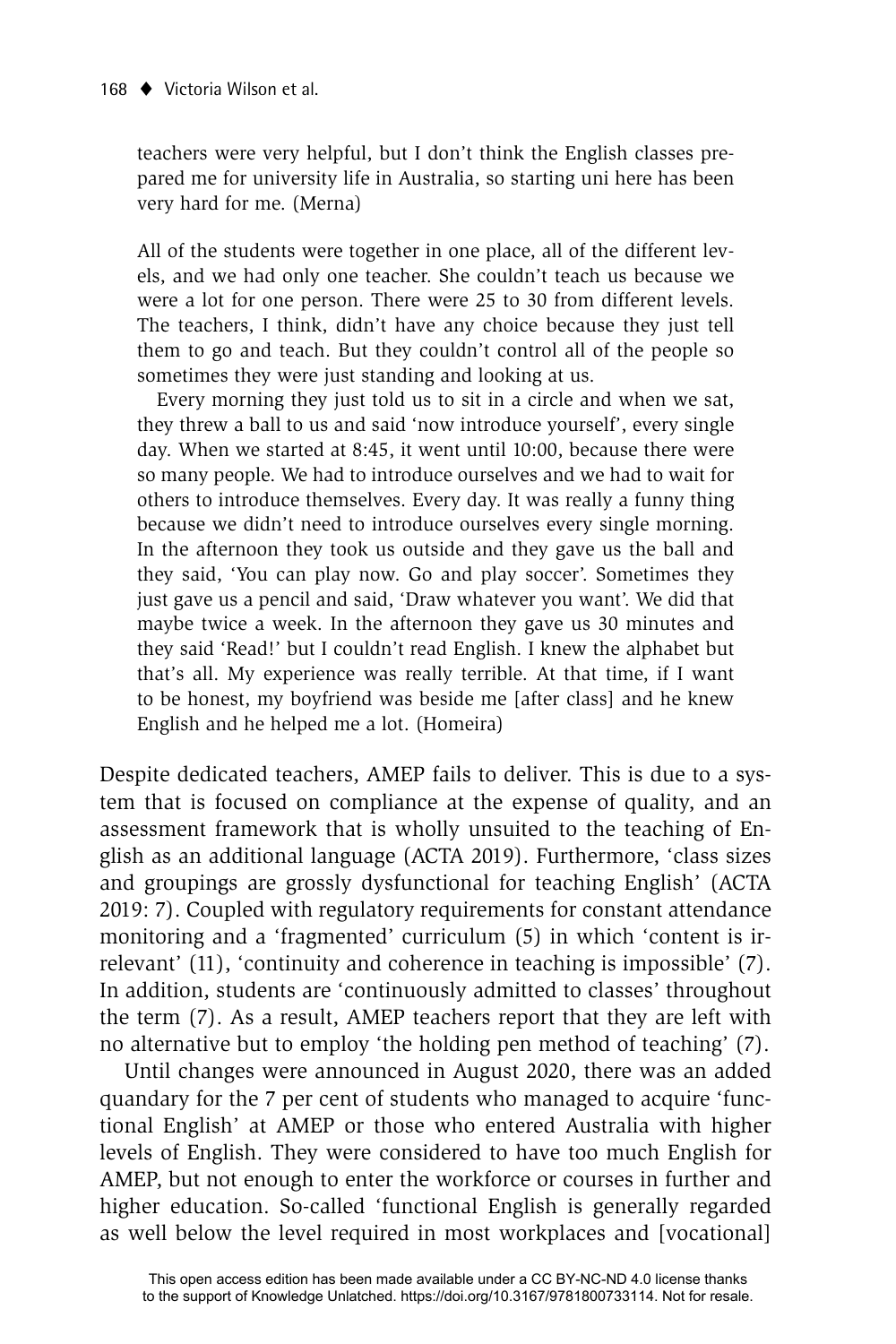courses', but a student with functional English had to leave AMEP (SIASCR 2019: 10).

Compounding the problem, most university-based English language programmes are limited to full fee-paying, international students; while most tertiary preparation programmes for domestic – including refugeebackground – students are not specifically designed as English as a second language courses. Only a small number of Australian universities run government-funded English language pathway courses which accept domestic students. Even then, students must first complete their 510 hours of AMEP. At a public university where one of the authors worked, refugees were systematically refused entrance into English language courses because they were seen as a burden on the system compared to full fee-paying international students. Regardless of their English language proficiency, many prospective students, over the course of many years, were constantly told to do their AMEP hours first, and refused an English language placement test.

I heard a lot of people say, 'You can learn English at university, and after that you can go to university [to do a degree]'. But they did not allow me to study English there. When I wanted to start, I came and applied many times and they said, 'No, you have to go back to [AMEP] and finish your hours'. And then I said, 'OK, I will finish my hours' and then I came back and they said, 'No, your English level is not good for university, and we cannot allow you to come to university'. But I didn't want to go straight to university, I wanted to study English. They said, 'We don't have a course at your level, we only have high level courses'. I later found out that this was not true.

 I applied about three or four times and each time they said 'No, you have to finish your hours [at AMEP]'. So I went back but I couldn't learn anything. Then I went back to university but again they told me to go back to [AMEP] and finish my hours. I said, 'OK, I will finish my hours' but when I finished my hours they said, 'No, you have to go back and finish your second lot of hours! Because the government has given you the hours, you have to finish them'. I said, 'No, I don't want to go back there, because I want to study here!' They didn't ask me why I didn't want to go back to [AMEP]. They just said, because the government has given you the hours, you have to finish the hours. (Homeira)

Now that AMEP's free hours have been uncapped and are potentially unlimited, university gatekeepers could use this as justification to never provide access to pre-degree English language programmes, as the free hours will never be finished. Regardless, Homeira's experience reflects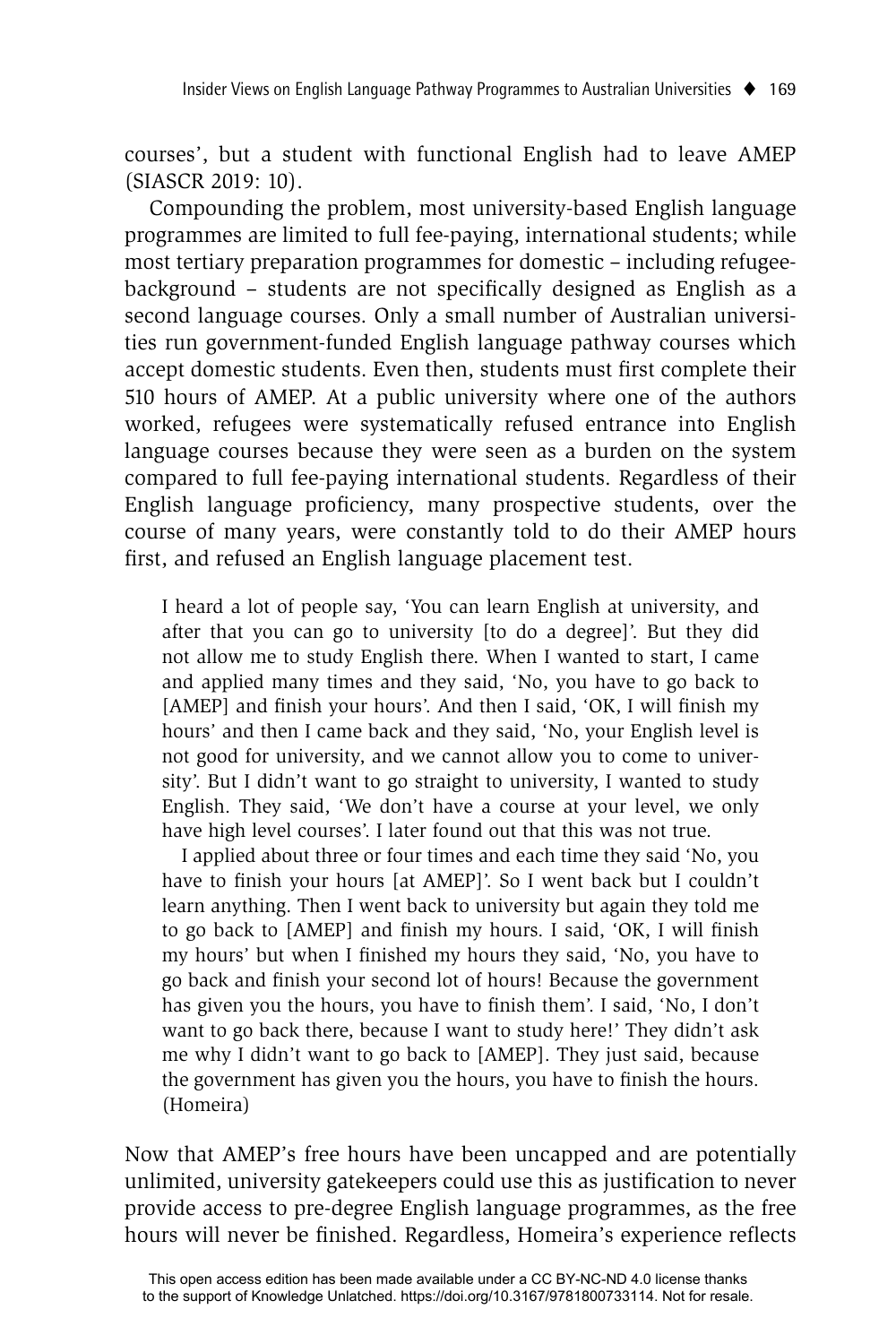a number of issues that illustrate the injustices and roadblocks faced by refugee-background students in Australia. First, she was confronted by the seemingly arbitrary changes in the goalposts ('Finish your second lot of hours'). In addition, she spent a significant amount of time and energy fighting for entry to a programme which was ostensibly open access. Both of these further delayed her access to meaningful education. Furthermore, she was stymied by individual administrators and managers who misused their power to arbitrarily deny entry to refugees (see also Cantat, this volume). Finally, the fact that 'they didn't ask me why I didn't want to go back' illustrates again the exclusion and silencing of refugee voices, and the assumption that they cannot be trusted to make adult decisions.

### **Educational Backgrounds of Refugee Students**

As soon as I arrived in Melbourne Airport, the first sentence that came to my mind was, 'Will I be taking too long to go back to uni?' Thinking about studying is the first thing you will think of once you arrive in Australia.

Many newly arrived young people from refugee backgrounds (especially from Syria and Iraq) were on linear educational pathways prior to arriving in Australia, including commencing or completing tertiary studies, and many had professional careers. So, when we get reconnected as soon as possible to educational pathways, this will help us to adapt faster with all the changes that have happened in our lives. When you have an educational background, and once you get reconnected to the educational pathways, that actually means you have successfully passed most of all challenges as a newly arrived refugee.

 And once we reconnect, that will make us feel that we are serving this country, and feel we are a part of it. It will make us feel proud and loved and welcomed, which will contribute to make us feel happier in our new lives in Australia, even feeling like we belong here, and all of these things will give us an additional incentive to serve and defend this country and society. (Suhail)

One challenge many young refugee people face is losing hope to pursue their career aspirations. Making sure that young people are able to pursue their dream careers is very important, especially for young people like me who had started university before in their country. Before I left Iraq, I was studying a Bachelor of Engineering at the University of Mosul, and it was my dream to work as a civil engineer. I came to Australia in 2016 with my whole family. When I came to Australia, I didn't have any networks at all. We all know that having a good net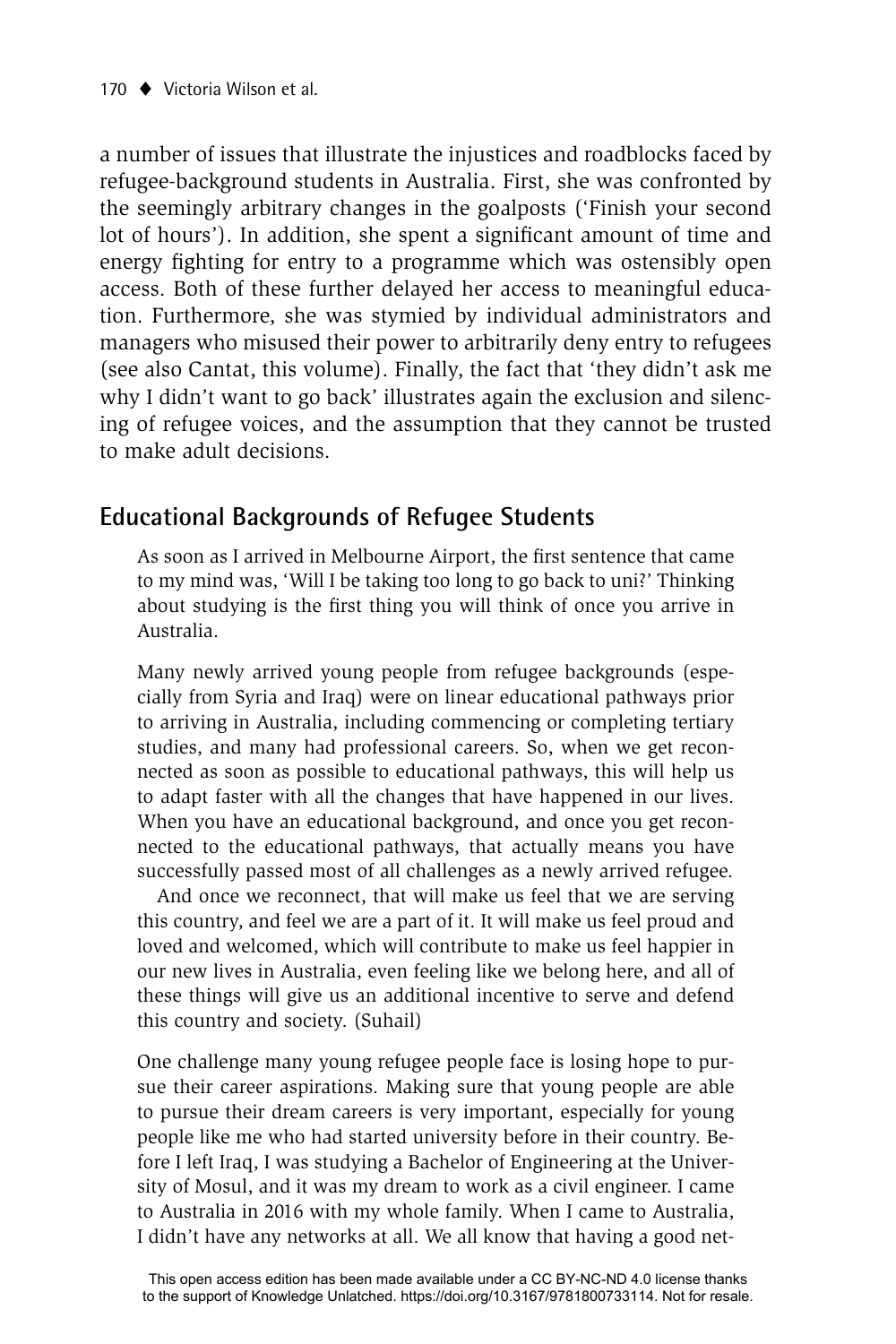work is the key to find good employment opportunities. I would have had a good network through my dad (he is an engineer and used to work in a big company) if I had not left my country. (Merna)

I did twelve years of school in Iran. I finished high school and I was ready to go to university. I really wanted to go. I was born in Iran, but I wasn't Iranian. I was a refugee, and refugees weren't allowed to study at university and to get a good job in Iran. Refugees were nothing there. (Homeira)

Many university graduates and students have been forced into sudden refugee status by events that disrupted their previously stable lives, and now find their qualifications and skills unrecognised after resettlement (Mackay 2019; see also Al Hussein and Mangeni, this volume). This experience is 'frustrating and humiliating' and adds to the difficulties of resettlement, as it 'impacts not only on their income generation and cost of living but is compounded when their parents' and caregivers' previous education is also not recognised. They would like a range of educational and training pathways made more accessible' (Mackay 2019: 41).

For young people in particular, a university education in Australia represents the opportunity to resume their previous trajectory (Stevenson and Baker 2018: 19; see also Al Hussein and Mangeni, this volume). Young refugee-background students often voice frustration that the refugee experience itself has already stolen time from them, delaying their education (Cassity and Gow 2006; Mackay 2019). Thus, a recurring theme among young refugees is a sense of urgency to resume study. Having already lost time due to displacement and discrimination, they are keen to resume the educational tracks that have been disrupted.

Despite having high levels of previous education, refugee-background students are often mischaracterised as holding notions of misplaced snobbery towards vocational colleges in Australia (Beadle 2014; Naidoo et al. 2018). This can be seen as yet another way to silence and delegitimise the voices of refugee students, as it implicitly assumes that they lack the self-knowledge and awareness of educational standards to choose the most suitable path. It also implies that refugee students are an undifferentiated mass, rather than individuals with varying educational backgrounds and skills.

Ultimately, for many refugee-background students, a university education is critical to secure a stable future and fulfilling work, to acquire the 'social and cultural capital' (Naidoo et al. 2018: 160) necessary for successful integration, and to build 'freedom and agency' (26). All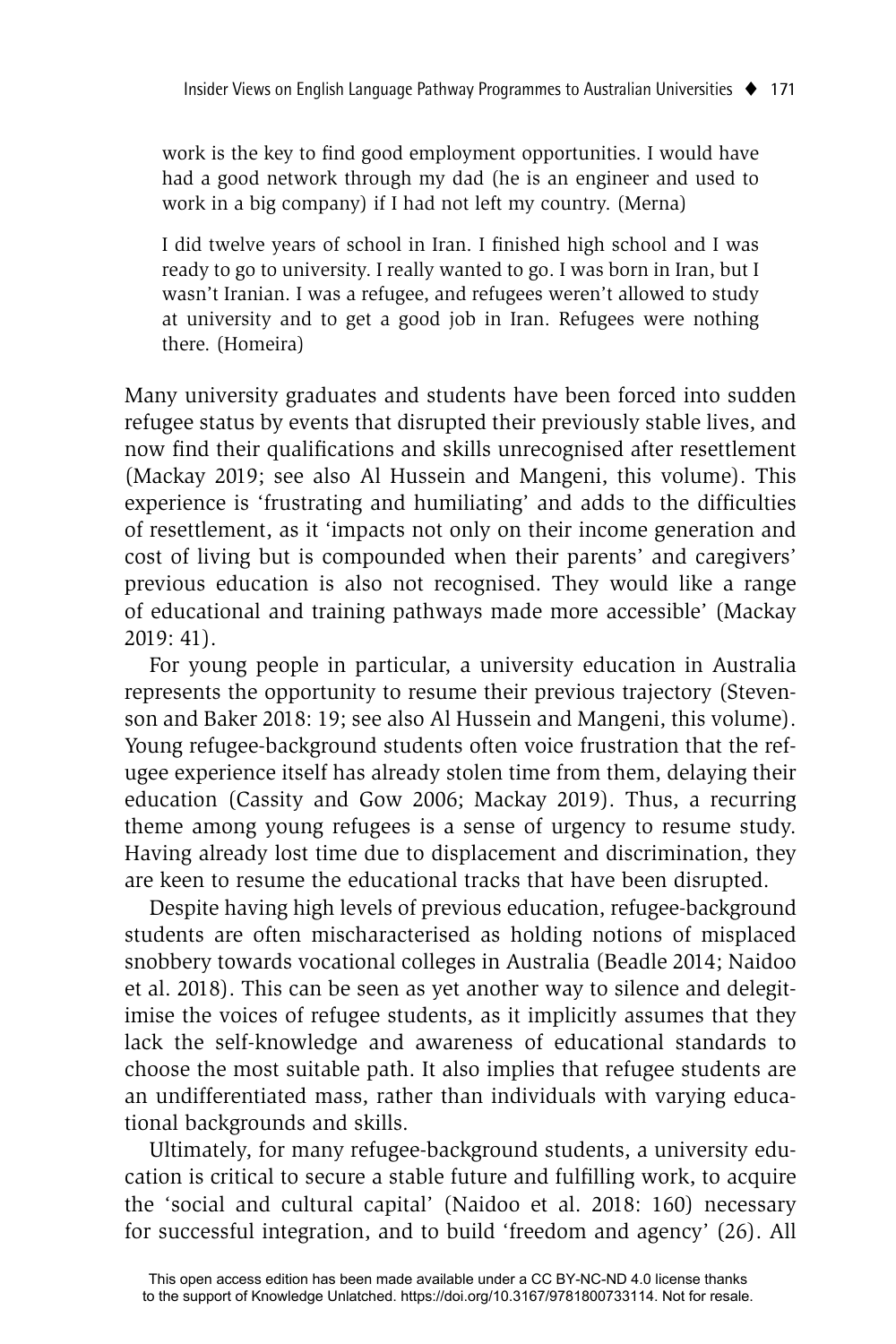of these aspects are also fundamental requirements for recovery from trauma (Harris and Fallot 2001; Silove 2013). In addition, a university education can be vital 'in terms of belonging and beginning to carve a new identity in a host nation' (Naidoo et al. 2018: 90; see also Al Hussein and Mangeni, this volume). Conversely, lack of belonging has been identified as the most significant challenge faced by refugeebackground youth in Australia (Mackay 2019). A 'lack of meaningful opportunities can thread together to create a sense of disempowerment, isolation, and mental health issues for refugee young people in communities' (Mackay 2019: 7).

The number of refugee-background students attending university in Australia is largely unknown due to their classification as domestic students (Stevenson and Baker 2018). However, they are believed to be under-represented compared to other equity groups (Terry et al. 2016). As we will argue, this gap reflects neither the ambitions, aptitude nor prior educational experiences of many refugee-background students, but rather systemic barriers to participation.

However, the perceived obstacles to higher education for many former refugees serve to reinforce and orient the actual barriers, as the story of some gets retold as the story of *all*. Widely cited reasons for low rates of participation in higher education for refugees are limited and interrupted education, illiteracy in their first language, and trauma prior to resettlement (Beadle 2014; Molla 2019; Naidoo et al. 2018). Refugees in Australia have also perceived the tendency for others to assume that lack of English constitutes lack of intelligence (Mackay 2019). This deficit narrative has been further simplified in the Australian political discourse, with the then-Immigration Minister, Peter Dutton, claiming in 2016 that refugees were illiterate, innumerate, and both simultaneously unemployable and taking jobs from Australians (Doherty and Davidson 2016).

While some former refugees undoubtedly have experienced severely interrupted education, to categorise the 65.6 million displaced people worldwide as illiterate, damaged and unteachable is highly reductive, and puts the burden of adaptability on refugees (Rajaram, this volume) rather than on institutions. In addition, the formal education levels of refugee-background students in Australia are often underestimated. In reality, only 20 per cent of refugees in Australia arrive without the ability to read and write in their own language (Marshall 2015), although it is unclear whether this statistic accounts for languages that are oral only.

Moreover, while some 'commonalities of experience' exist among refugee-background students (Terry et al. 2016: 33), the significant differences that also exist must be 'accounted for in building their interac-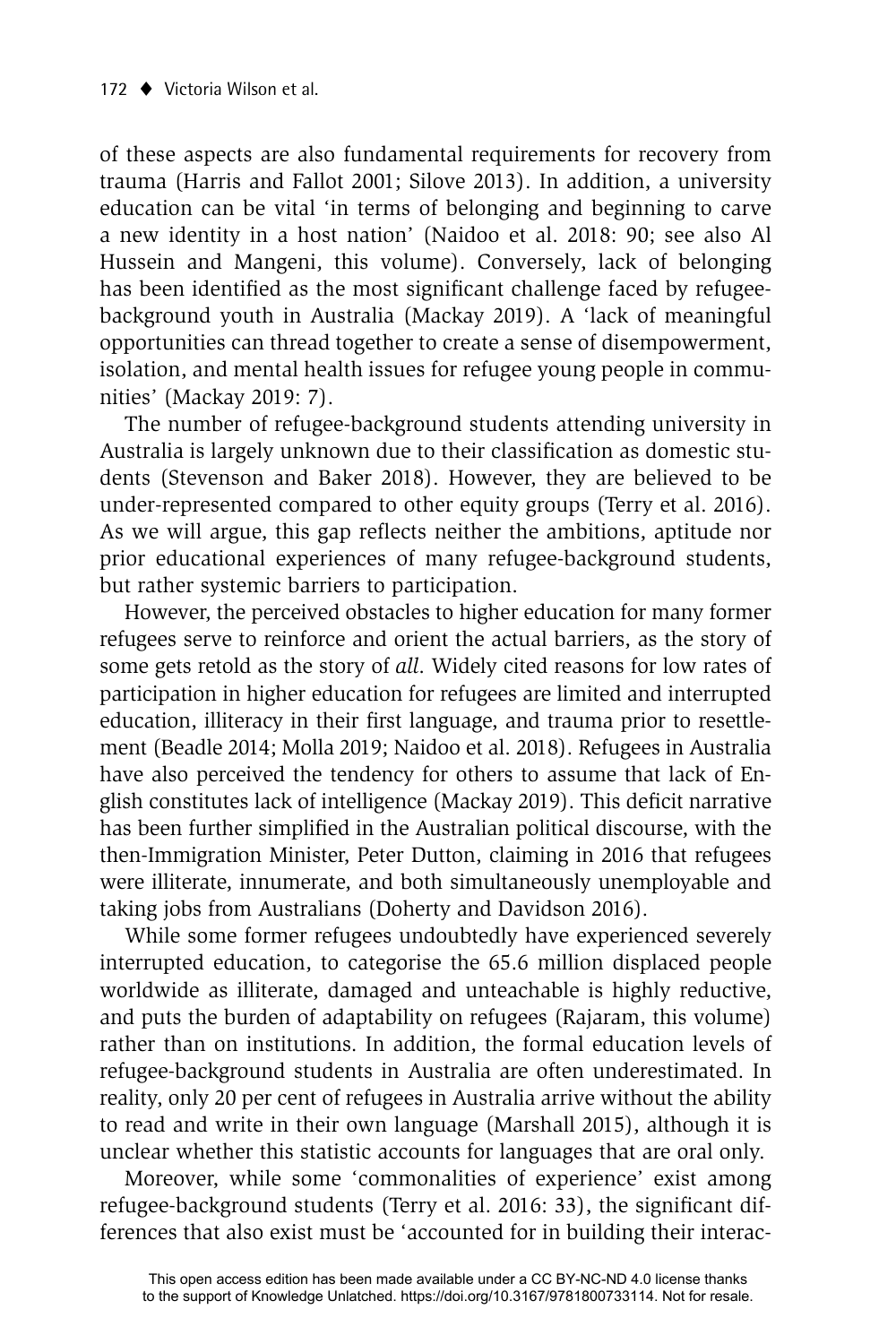tions with universities' and other educational providers (34). As with any students, those with more prior experience in education are more likely to succeed in further study (Naidoo et al. 2018: 8). However, even for those who have lived the majority of their lives as refugees or lived for prolonged periods in refugee camps, lack of formal education cannot be assumed. Three-quarters of refugees in Australia have at least a high school education when they enter the country (Australian Survey Research Group 2011). In any case, all refugees bring strengths and transferable skills, such as linguistic ability and intercultural knowledge, which can be a stepping stone to tertiary studies (Harvey et al. 2018; Naidoo et al. 2018; Stevenson and Baker 2018). In addition, refugees 'are, of course, already very competent language learners, as many speak other languages or dialects alongside their mother tongue, and they are highly motivated to learn' (Naidoo et al. 2018: 111).

Furthermore, their very experience of being refugees encapsulates their 'ability to survive adversity' and 'the strengths it has taken to get to where they currently are' (Rafferty et al. 2019: 33). A strengthsbased approach does not mean that challenges and barriers are not recognised; rather, it entails building on the attributes and skills that refugees already have, and providing tailored, appropriate support instead of 'one-size-fits-all' approaches (Terry et al. 2016). Although not yet in practice on any large scale, 'the Australian higher education sector now has the ability to identify and engage communities through targeted and culturally-sensitive ways' (Terry et al. 2016: 35) and to respond to the varied specific needs of students from refugee backgrounds. However, the highly disparate educational needs of various refugee cohorts are often not considered in Australia's monolithic and inflexible system.

## **Conclusion**

As discussed above, refugee-background students' voices are silenced when it comes to speaking out on the issue of English language education. Their perspectives on their experiences as adult English language learners in Australia are rarely heard, either in published research or in discussions that affect policy at a local level. The result has been a double silencing of refugee students, by blocking both their metaphorical voices (expression of informed opinion) and literal voices (the capacity to fully express themselves in English).

As an attempt to resist such silencing, this chapter has served two key purposes: to privilege the voices and lived experience of refugee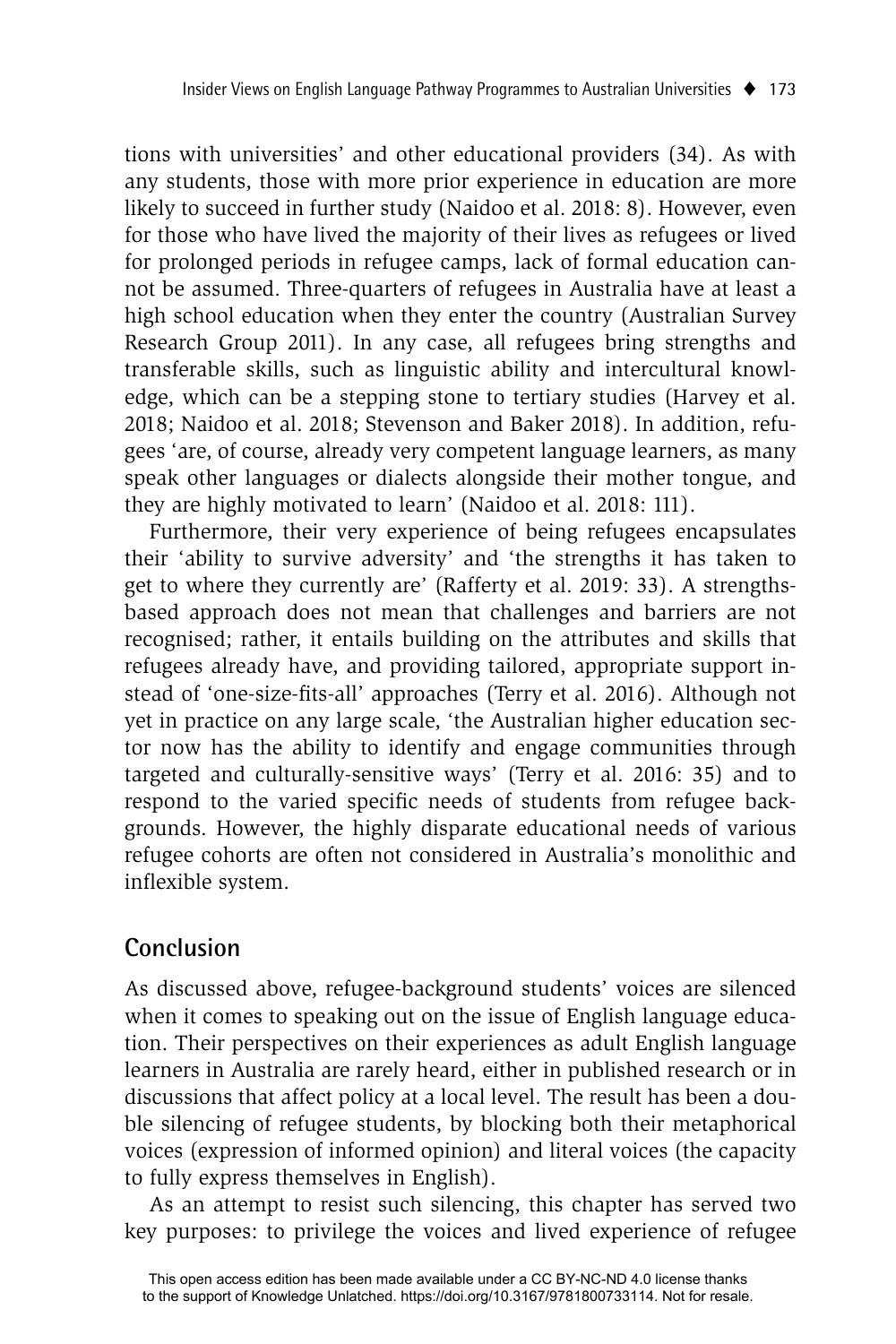students, and to attempt to subvert the traditional practices and power relations of academic authorship. In the academic milieu, refugees are often positioned as the researched rather than as researchers and writers. As such, their stories are often told by Western academics whose careers benefit as a result (Smith 2012; Stevenson and Baker 2018). Of the four co-authors of this chapter, one is a Western academic born in an anglophone country, using the privilege of linguistic and social capital to access an avenue to which her co-authors may not (yet) have entry. Conversely, the co-authors from refugee backgrounds lend the Western academic an authenticity and insider perspective that she would not otherwise have. There is some discomfort in this. However, it is hoped that by privileging the voices of refugee students and recognising them as co-authors rather than as mere data sources, some of the imbalance is redressed.

The lived-experience-led approach of this chapter reflects the critical research perspective that 'leadership needs to emanate from teachers, students, and community' rather than from only those who currently hold power (Smyth et al. 2014: 113). It has also sought 'to recognize and reposition students as authorities on and authors of their own educational experiences and representations of those experiences' (Cook-Sather 2007: 390). Privileging the voices of those who are usually excluded is 'an expression of individuality in the face of negative social stereotypes' (Campbell 2009: 116), and recognises that students are experts in their own learning and should be treated as such (Smyth 2011: 99). Most importantly, refugee voices are crucial for decision-making processes about issues which directly affect other refugees and in 'identifying where changes can be made to systems' (Rafferty et al. 2019: 26).

For significant change to occur, policy regarding English language education for refugee adults needs to be informed by the experience of refugee-background students themselves. Ultimately, refugee-background students want meaningful education that will open or reopen doors to careers that match their abilities and strengths. For them to have a voice in the community and agency over their lives and futures, they must have access to English education that is truly empowering and equips them to speak about the societies that they are now co-creating.

**Victoria Wilson** is a PhD candidate at the University of Queensland, Brisbane, researching trauma-informed English language teaching to adults. She also teaches English as an Additional Language to international, refugee and

 $\blacklozenge$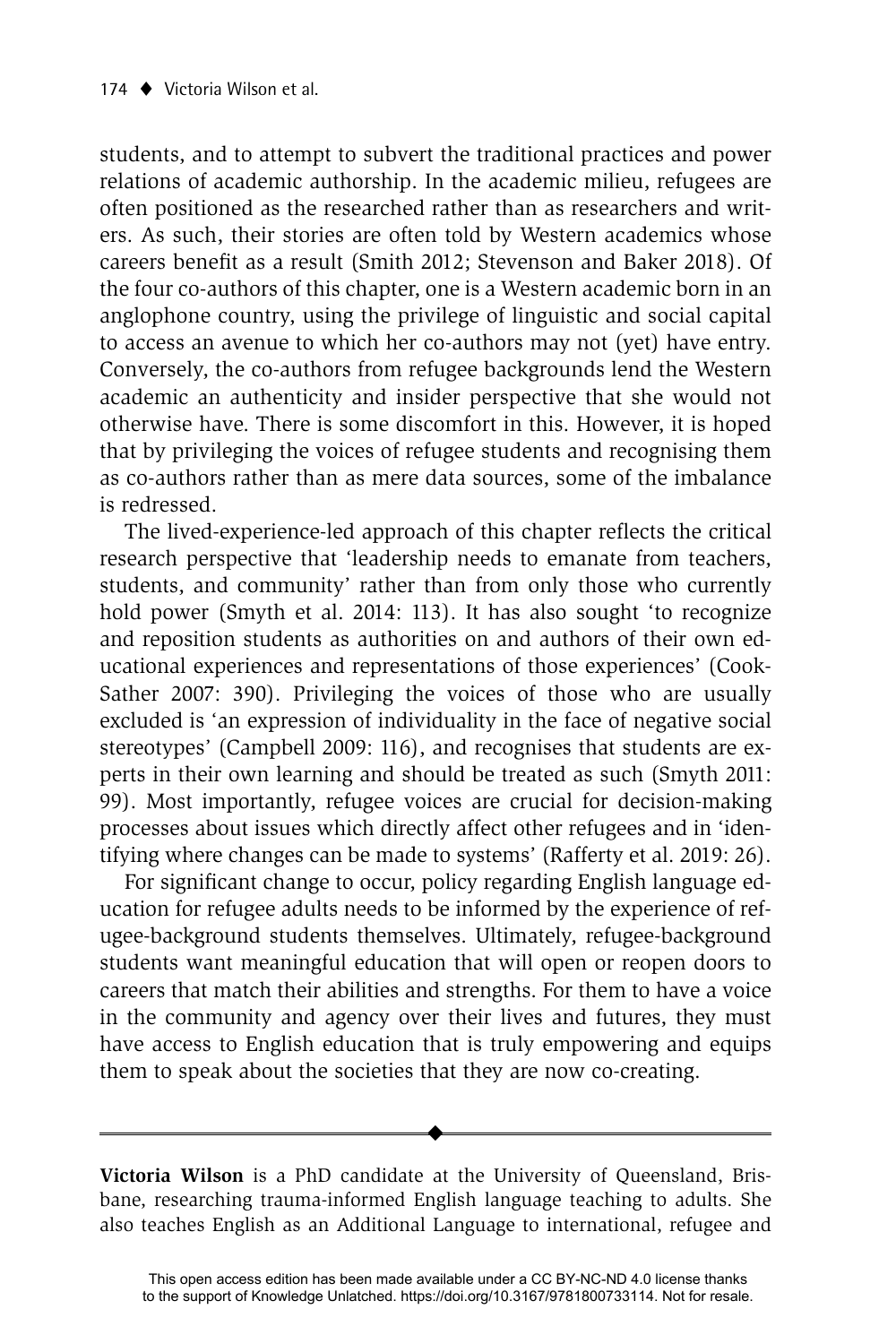immigrant students at the University of Southern Queensland in the Refugee Welcome Zone of Toowoomba. She has published and presented on traumainformed English teaching, a research imperative motivated by her experience of teaching in Fukushima, Japan at the time of the 2011 disasters, as well as her student cohort at USQ.

**Homeira Babaei** is enrolled in a Bachelor of Human Services at the University of Southern Queensland, and a trainee interpreter. A third-generation refugee, she was born in Iran to parents who had also been displaced. She came to Australia in 2017 with her mother and siblings.

**Merna Dolmai** is a student at RMIT University in Melbourne. Before coming to Australia in 2016 with her family, she was completing a Bachelor of Engineering at the University of Mosul in Iraq. Mosul was under control of Daesh (the Islamic State terrorist group) from 2014 to 2017. It was later recaptured by the Iraqi government in the Battle of Mosul. Merna was a presenter at the 2nd Australian and New Zealand Refugee Trauma Recovery in Resettlement Conference in Brisbane in March 2019.

**Suhail Sawa** is studying an Advanced Diploma of Building Design at RMIT University in Melbourne. Born in Syria, he was displaced by the ongoing Syrian civil war. Suhail came to Australia in September 2016 and lives with his family in Melbourne, where he works part-time at a pharmacy. Suhail was a presenter at the 2nd Australian and New Zealand Refugee Trauma Recovery in Resettlement Conference in Brisbane in March 2019.

#### **References**

- Australian Council of TESOL Associations [ACTA]. 2016. Response to Draft Request for Tender for the Adult Migrant English Program (AMEP) 2017–2020. https:// tesol.org.au/wp-content/uploads/2019/01/ACTA-submission-on-draft-RFT-forthe-AMEP-final.pdf.
- Australian Council of TESOL Associations [ACTA]. 2018. *ACTA Background Paper: Problems in the Adult Migrant English and SEE Programs*. https://tesol.org.au/ wp-content/uploads/2019/01/Problems-in-the-AMEP-SEE-Program-25-May-2018-an-ACTA-Background-Paper.pdf.
- Australian Council of TESOL Associations [ACTA]. 2019. *Proposals Following the Relocation of the Adult Migrant English Program to the Department of Home Affairs*. https://tesol.org.au/wp-content/uploads/2019/01/626\_ACTA\_Propos als\_following\_the\_AMEPs\_relocation\_to\_the\_Dept\_of\_Home\_Affairs.pdf.
- Australian Government Department of Home Affairs. 2020. *Adult Migrant English Program (AMEP) Reform Announcement* [Press release], 28 August. https:// tesol.org.au/wp-content/uploads/2020/09/AMEP-Reform-Announcement-General-Communications.pdf.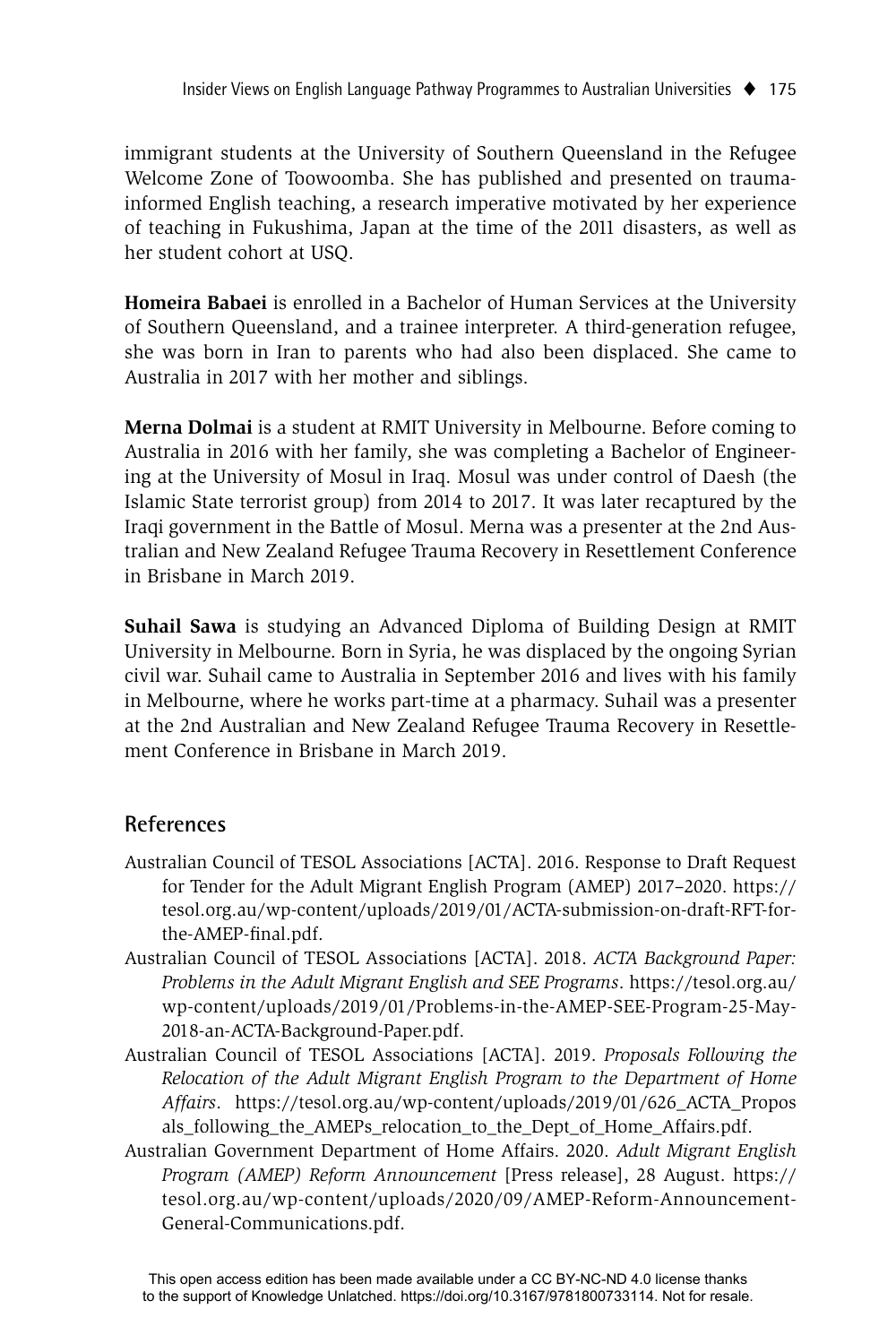- Australian Survey Research Group. 2011. *Settlement Outcomes of New Arrivals: Report of Findings Study for Department of Immigration and Citizenship*. https:// immi.homeaffairs.gov.au/settlement-services-subsite/files/settlement-out comes-new-arrival.pdf.
- Baker, S., C. Due and M. Rose. 2019. 'Transitions from Education to Employment for Culturally and Linguistically Diverse Migrants and Refugees in Settlement Contexts: What Do We Know? '*Studies in Continuing Education*, 1–15. doi:10 .1080/0158037x.2019.1683533.
- Beadle, S. 2014. *Facilitating the Transition to Employment for Refugee Young People*. https://minerva-access.unimelb.edu.au/handle/11343/45124.
- Campbell, J. 2009. 'We Are the Evidence: An Examination of Service User Research Involvement as Voice', in J. Wallcraft, B. Schrank and M. Amering (eds), *Handbook of Service User Involvement in Mental Health Research* [ProQuest Ebook Central version], pp. 72–137. https://ebookcentral-proquest-com.ezproxy.usq .edu.au/lib/usq/detail.action?docID=698284.
- Cassity, E., and G. Gow. 2006. *Making Up for Lost Time: Young African Refugees in Western Sydney High Schools*. https://researchdirect.westernsydney.edu.au/ islandora/object/uws:11690/datastream/PDF/view.
- Cook-Sather, A. 2007. 'Resisting the Impositional Potential of Student Voice Work: Lessons for Liberatory Educational Research from Poststructuralist Feminist Critiques of Critical Pedagogy', *Discourse: Studies in the Cultural Politics of Education* 28(3): 389–403. doi:10.1080/01596300701458962.
- Doherty, B., and H. Davidson. 2016. 'Fact Check: Was Peter Dutton Right about "Illiterate" Refugees "Taking Jobs"?', *The Guardian: Australia Edition*, 18 May. https://www.theguardian.com/australia-news/2016/may/18/fact-check-waspeter-dutton-right-about-illiterate-refugees-taking-jobs.
- Harris, M., and R.D. Fallot. 2001. 'Envisioning a Trauma-Informed Service System: A Vital Paradigm Shift', *New Directions for Mental Health Services* 2001(89): 3–22. doi:10.1002/yd.23320018903.
- Harvey, A., M. Mallman, G. Szalkowicz and A. Moran. 2018. *Raising University Participation of New Migrants in Regional Communities*. https://www.latrobe .edu.au/\_data/assets/pdf\_file/0004/891463/La-Trobe-New-Migrant-REPORT-Final-May-2018.pdf.
- Mackay, K.L. 2019. *Refugee Youth Voice: Postcards to the Premier*. https://www .academia.edu/42150019/Refugee\_Youth\_Voice\_Postcards\_to\_the\_Premier.
- Marshall, D. 2015. *Building a New Life in Australia: The Longitudinal Study of Humanitarian Migrants* [Data highlight No. 2/2015]. https://www.refugee healthnetworkqld.org.au/wp-content/uploads/2018/03/data-highlight-no-2- 2015-bnla\_pdf.pdf.
- Michell, M. 2016. 'Government Plans Downgrading of Adult Migrant English Programs', *The Australian TAFE Teacher* (Spring): 28–29.
- Molla, T. 2019. 'Trauma, Racism and Unrealistic Expectations Mean African Refugees Are Less Likely to Get into Australian Unis', *The Conversation*, 27 August. https://theconversation.com/trauma-racism-and-unrealistic-expectationsmean-african-refugees-are-less-likely-to-get-into-australian-unis-121885.